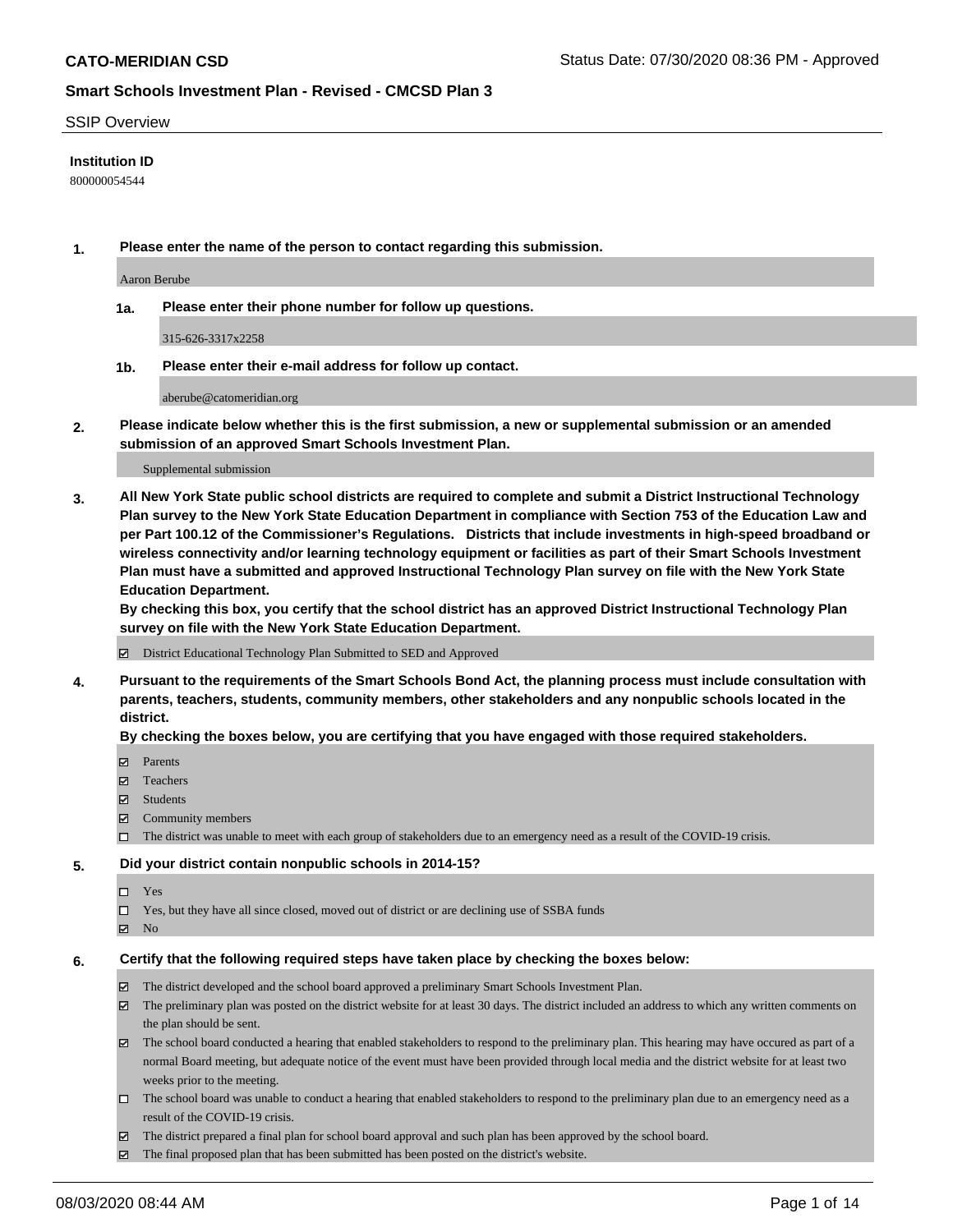SSIP Overview

**6a. Please upload the proposed Smart Schools Investment Plan (SSIP) that was posted on the district's website, along with any supporting materials. Note that this should be different than your recently submitted Educational Technology Survey. The Final SSIP, as approved by the School Board, should also be posted on the website and remain there during the course of the projects contained therein.**

CMCSD Smart Schools Investment Plan 3.pdf

**6b. Enter the webpage address where the final Smart Schools Investment Plan is posted. The Plan should remain posted for the life of the included projects.**

https://drive.google.com/open?id=19jGLJd6O2U6IZFVI4FwUUMUYC5GQC0R-

**7. Please enter an estimate of the total number of students and staff that will benefit from this Smart Schools Investment Plan based on the cumulative projects submitted to date.**

1,000

**8. An LEA/School District may partner with one or more other LEA/School Districts to form a consortium to pool Smart Schools Bond Act funds for a project that meets all other Smart School Bond Act requirements. Each school district participating in the consortium will need to file an approved Smart Schools Investment Plan for the project and submit a signed Memorandum of Understanding that sets forth the details of the consortium including the roles of each respective district.**

 $\Box$  The district plans to participate in a consortium to partner with other school district(s) to implement a Smart Schools project.

## **9. Please enter the name and 6-digit SED Code for each LEA/School District participating in the Consortium.**

| Partner LEA/District | <b>ISED BEDS Code</b> |
|----------------------|-----------------------|
| (No Response)        | (No Response)         |

## **10. Please upload a signed Memorandum of Understanding with all of the participating Consortium partners.**

(No Response)

**11. Your district's Smart Schools Bond Act Allocation is:**

\$1,185,295

#### **12. Final 2014-15 BEDS Enrollment to calculate Nonpublic Sharing Requirement**

|            | Public Enrollment | Nonpublic Enrollment | Total Enrollment | I Nonpublic Percentage |
|------------|-------------------|----------------------|------------------|------------------------|
| Enrollment | 926               |                      | 926.00           | 0.00                   |

**13. This table compares each category budget total, as entered in that category's page, to the total expenditures listed in the category's expenditure table. Any discrepancies between the two must be resolved before submission.**

|                                          | Sub-Allocations | <b>Expenditure Totals</b> | <b>Difference</b> |
|------------------------------------------|-----------------|---------------------------|-------------------|
| <b>School Connectivity</b>               | 0.00            | 0.00                      | 0.00              |
| Connectivity Projects for<br>Communities | 0.00            | 0.00                      | 0.00              |
| Classroom Technology                     | 323,526.00      | 323,526.00                | 0.00              |
| Pre-Kindergarten Classrooms              | 0.00            | 0.00                      | 0.00              |
| Replace Transportable<br>Classrooms      | 0.00            | 0.00                      | 0.00              |
| <b>High-Tech Security Features</b>       | 0.00            | 0.00                      | 0.00              |
| Nonpublic Loan                           | 0.00            | 0.00                      | 0.00              |
| Totals:                                  |                 |                           |                   |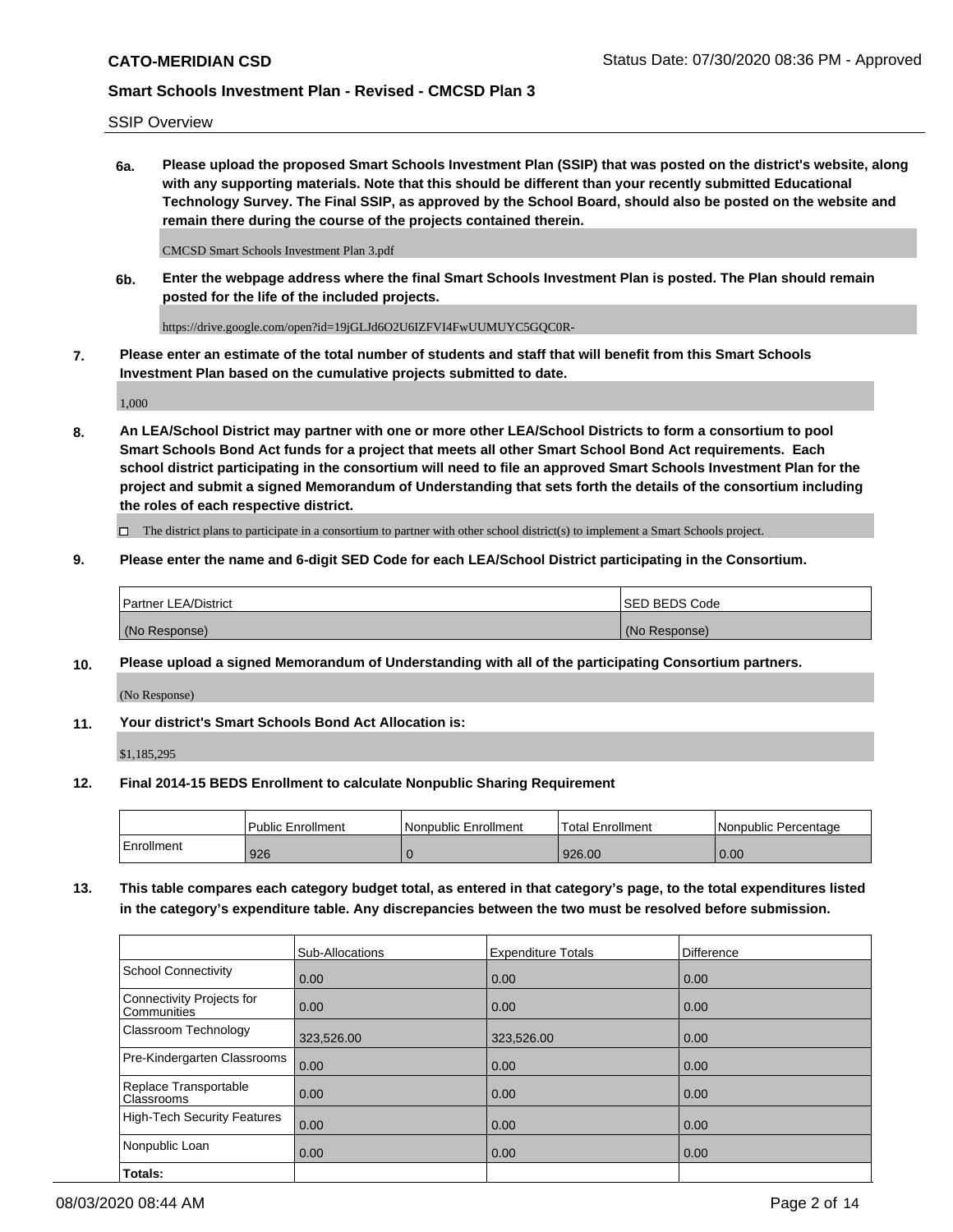SSIP Overview

| 323,526                | 323,526              |                   |
|------------------------|----------------------|-------------------|
| <b>Sub-Allocations</b> | l Expenditure Totals | <b>Difference</b> |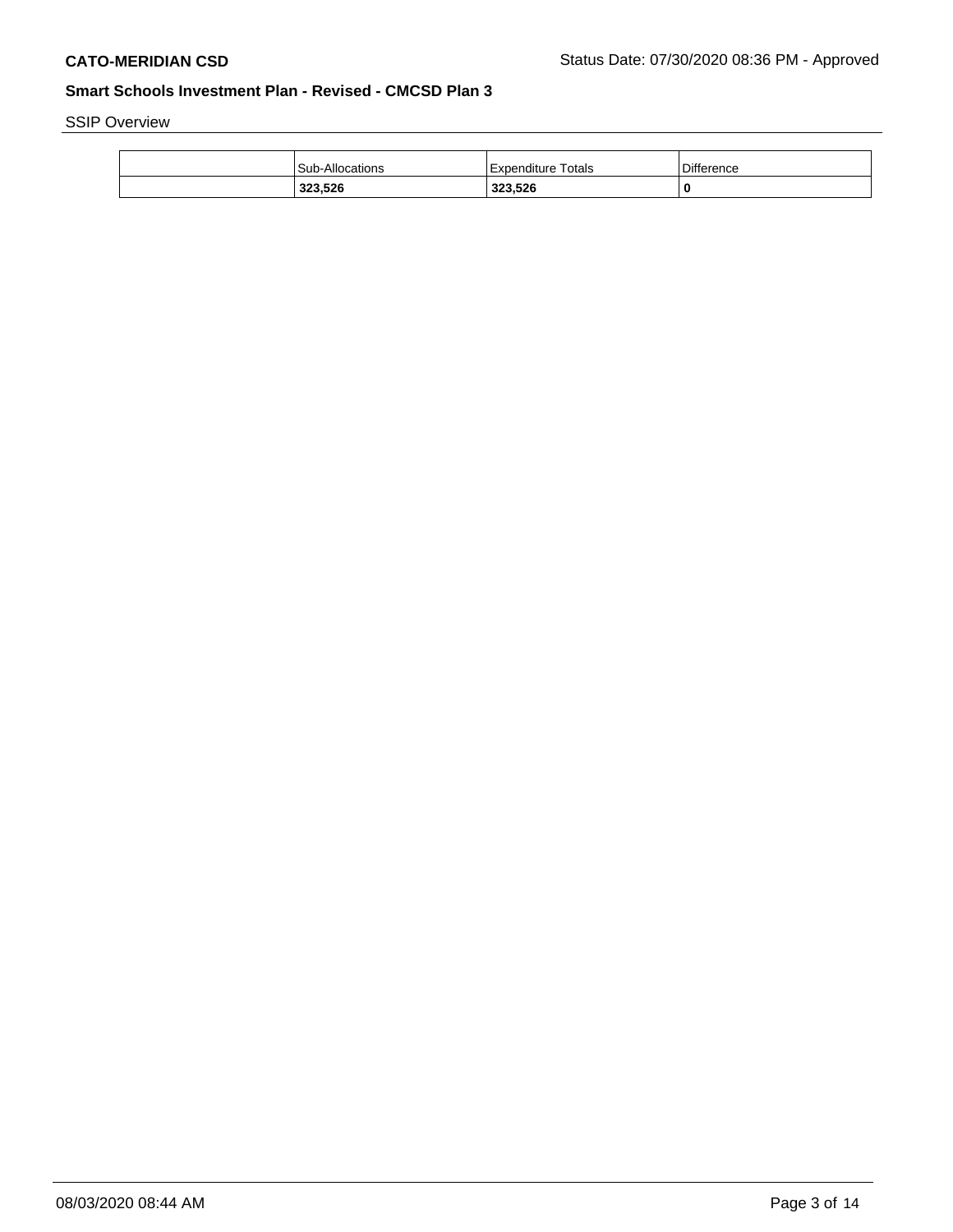School Connectivity

- **1. In order for students and faculty to receive the maximum benefit from the technology made available under the Smart Schools Bond Act, their school buildings must possess sufficient connectivity infrastructure to ensure that devices can be used during the school day. Smart Schools Investment Plans must demonstrate that:**
	- **• sufficient infrastructure that meets the Federal Communications Commission's 100 Mbps per 1,000 students standard currently exists in the buildings where new devices will be deployed, or**
	- **• is a planned use of a portion of Smart Schools Bond Act funds, or**
	- **• is under development through another funding source.**

**Smart Schools Bond Act funds used for technology infrastructure or classroom technology investments must increase the number of school buildings that meet or exceed the minimum speed standard of 100 Mbps per 1,000 students and staff within 12 months. This standard may be met on either a contracted 24/7 firm service or a "burstable" capability. If the standard is met under the burstable criteria, it must be:**

**1. Specifically codified in a service contract with a provider, and**

**2. Guaranteed to be available to all students and devices as needed, particularly during periods of high demand, such as computer-based testing (CBT) periods.**

**Please describe how your district already meets or is planning to meet this standard within 12 months of plan submission.**

(No Response)

**1a. If a district believes that it will be impossible to meet this standard within 12 months, it may apply for a waiver of this requirement, as described on the Smart Schools website. The waiver must be filed and approved by SED prior to submitting this survey.**

 $\Box$  By checking this box, you are certifying that the school district has an approved waiver of this requirement on file with the New York State Education Department.

**2. Connectivity Speed Calculator (Required). If the district currently meets the required speed, enter "Currently Met" in the last box: Expected Date When Required Speed Will be Met.**

|                  | l Number of     | Required Speed | Current Speed in | Expected Speed  | Expected Date                           |
|------------------|-----------------|----------------|------------------|-----------------|-----------------------------------------|
|                  | <b>Students</b> | In Mbps        | l Mbps           | to be Attained  | When Required                           |
|                  |                 |                |                  |                 | l Within 12 Months ISpeed Will be Met l |
| Calculated Speed | (No Response)   | 0.00           | (No Response)    | l (No Response) | l (No Response)                         |

**3. Describe how you intend to use Smart Schools Bond Act funds for high-speed broadband and/or wireless connectivity projects in school buildings.**

(No Response)

**4. Describe the linkage between the district's District Instructional Technology Plan and how the proposed projects will improve teaching and learning. (There should be a link between your response to this question and your responses to Question 1 in Section IV - NYSED Initiatives Alignment: "Explain how the district use of instructional technology will serve as a part of a comprehensive and sustained effort to support rigorous academic standards attainment and performance improvement for students."** 

**Your answer should also align with your answers to the questions in Section II - Strategic Technology Planning and the associated Action Steps in Section III - Action Plan.)**

(No Response)

**5. If the district wishes to have students and staff access the Internet from wireless devices within the school building, or in close proximity to it, it must first ensure that it has a robust Wi-Fi network in place that has sufficient bandwidth to meet user demand.**

**Please describe how you have quantified this demand and how you plan to meet this demand.**

(No Response)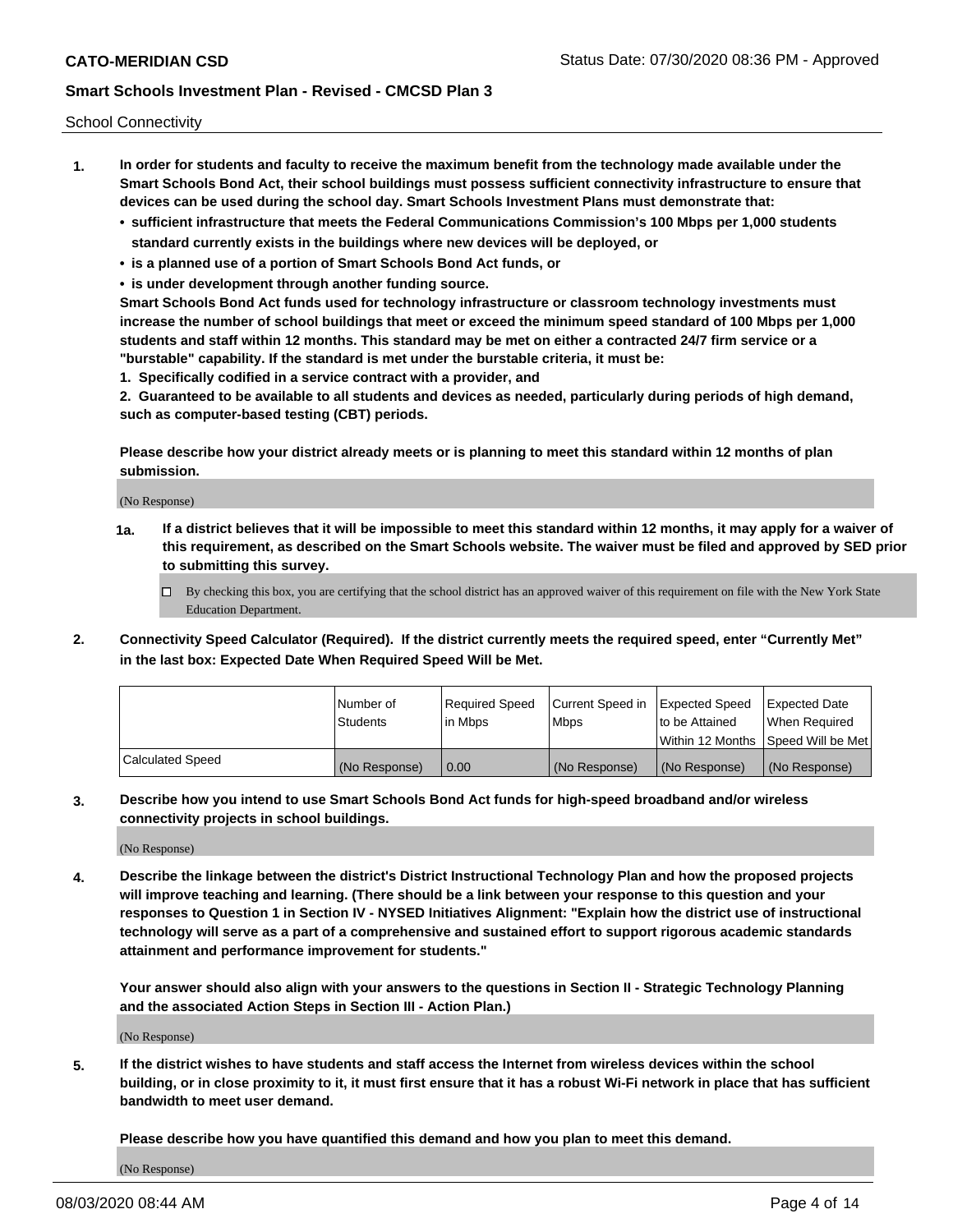School Connectivity

**6. Smart Schools plans with any expenditures in the School Connectivity category require a project number from the Office of Facilities Planning. Districts must submit an SSBA LOI and receive project numbers prior to submitting the SSIP. As indicated on the LOI, some projects may be eligible for a streamlined review and will not require a building permit.**

**Please indicate on a separate row each project number given to you by the Office of Facilities Planning.**

| Project Number |  |
|----------------|--|
| (No Response)  |  |

**7. Certain high-tech security and connectivity infrastructure projects may be eligible for an expedited review process as determined by the Office of Facilities Planning.**

## **Was your project deemed eligible for streamlined review?**

(No Response)

## **8. Include the name and license number of the architect or engineer of record.**

| Name          | License Number |
|---------------|----------------|
| (No Response) | (No Response)  |

### **9. Public Expenditures – Loanable (Counts toward the nonpublic loan calculation)**

| Select the allowable expenditure type.<br>Repeat to add another item under each type. | <b>PUBLIC</b> Items to be<br>l Purchased | Quantity           | Cost Per Item    | <b>Total Cost</b> |
|---------------------------------------------------------------------------------------|------------------------------------------|--------------------|------------------|-------------------|
| (No Response)                                                                         | (No Response)                            | l (No<br>Response) | (No<br>Response) | $\overline{0.00}$ |
|                                                                                       |                                          | O                  | 0.00             |                   |

## **10. Public Expenditures – Non-Loanable (Does not count toward nonpublic loan calculation)**

| Select the allowable expenditure<br>type.<br>Repeat to add another item under<br>each type. | <b>PUBLIC</b> Items to be purchased | Quantity      | Cost per Item | <b>Total Cost</b> |
|---------------------------------------------------------------------------------------------|-------------------------------------|---------------|---------------|-------------------|
| (No Response)                                                                               | (No Response)                       | (No Response) | (No Response) | 0.00              |
|                                                                                             |                                     |               | 0.00          |                   |

#### **11. Final 2014-15 BEDS Enrollment to calculate Nonpublic Sharing Requirement (no changes allowed.)**

|            | Public Enrollment | Nonpublic Enrollment | Total Enrollment | l Nonpublic Percentage |
|------------|-------------------|----------------------|------------------|------------------------|
| Enrollment | 926               |                      | 926.00           | 0.00                   |

## **12. Total Public Budget - Loanable (Counts toward the nonpublic loan calculation)**

|                                                      | Public Allocations | <b>Estimated Nonpublic Loan</b><br>Amount | Estimated Total Sub-Allocations |
|------------------------------------------------------|--------------------|-------------------------------------------|---------------------------------|
| Network/Access Costs                                 | (No Response)      | 0.00                                      | 0.00                            |
| School Internal Connections and<br><b>Components</b> | (No Response)      | 0.00                                      | 0.00                            |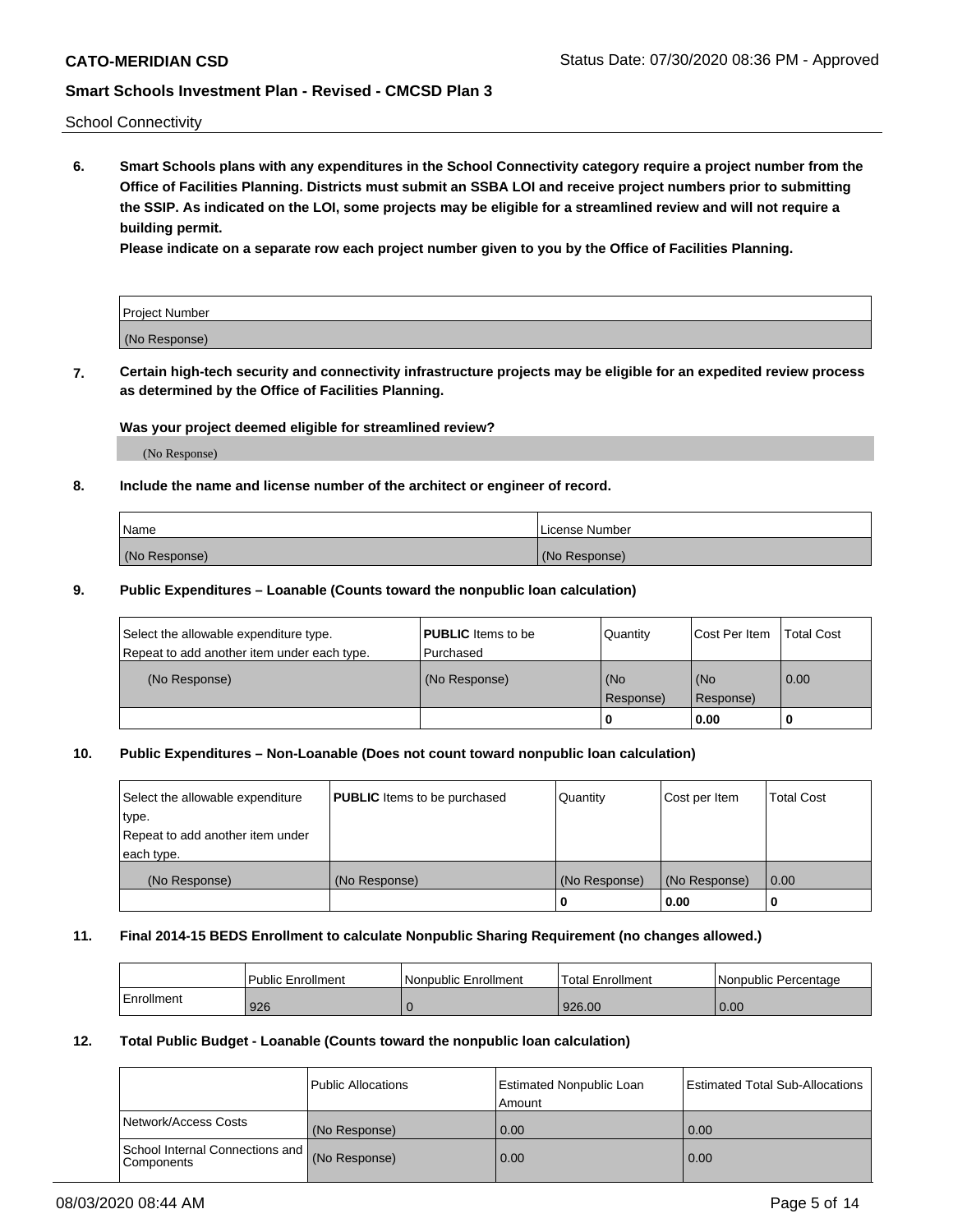School Connectivity

|         | Public Allocations | <b>Estimated Nonpublic Loan</b><br>l Amount | <b>Estimated Total Sub-Allocations</b> |
|---------|--------------------|---------------------------------------------|----------------------------------------|
| l Other | (No Response)      | 0.00                                        | 0.00                                   |
| Totals: | 0.00               | 0                                           |                                        |

# **13. Total Public Budget – Non-Loanable (Does not count toward the nonpublic loan calculation)**

|                                                   | Sub-<br>Allocation |
|---------------------------------------------------|--------------------|
| Network/Access Costs                              | (No Response)      |
| <b>Outside Plant Costs</b>                        | (No Response)      |
| <b>School Internal Connections and Components</b> | (No Response)      |
| <b>Professional Services</b>                      | (No Response)      |
| Testing                                           | (No Response)      |
| <b>Other Upfront Costs</b>                        | (No Response)      |
| <b>Other Costs</b>                                | (No Response)      |
| Totals:                                           | 0.00               |

# **14. School Connectivity Totals**

|                          | Total Sub-Allocations |
|--------------------------|-----------------------|
| Total Loanable Items     | 0.00                  |
| Total Non-Ioanable Items | 0.00                  |
| Totals:                  | 0                     |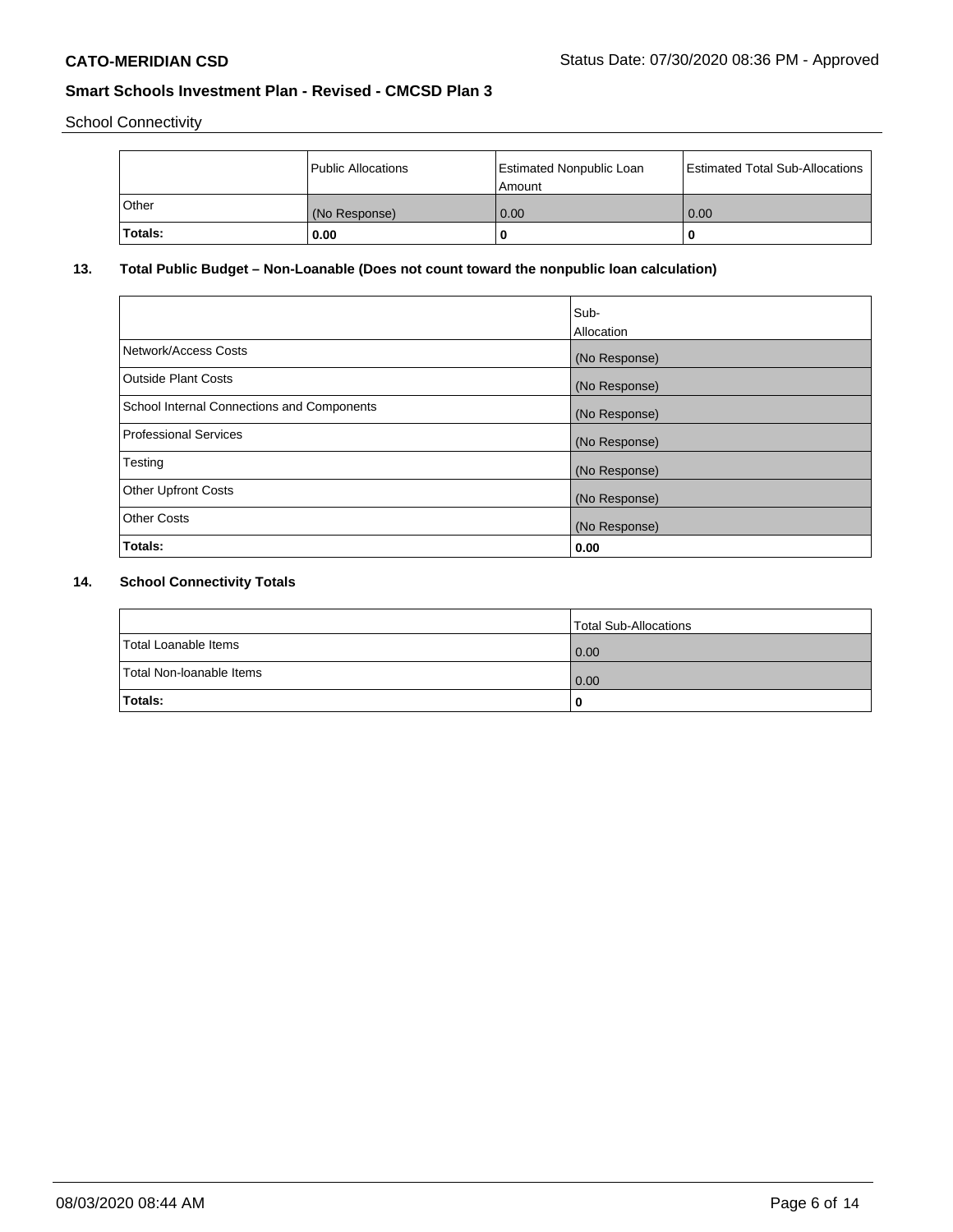Community Connectivity (Broadband and Wireless)

**1. Describe how you intend to use Smart Schools Bond Act funds for high-speed broadband and/or wireless connectivity projects in the community.**

(No Response)

**2. Please describe how the proposed project(s) will promote student achievement and increase student and/or staff access to the Internet in a manner that enhances student learning and/or instruction outside of the school day and/or school building.**

(No Response)

**3. Community connectivity projects must comply with all the necessary local building codes and regulations (building and related permits are not required prior to plan submission).**

 $\Box$  I certify that we will comply with all the necessary local building codes and regulations.

**4. Please describe the physical location of the proposed investment.**

(No Response)

**5. Please provide the initial list of partners participating in the Community Connectivity Broadband Project, along with their Federal Tax Identification (Employer Identification) number.**

| <b>Project Partners</b> | l Federal ID # |
|-------------------------|----------------|
| (No Response)           | (No Response)  |

**6. Please detail the type, quantity, per unit cost and total cost of the eligible items under each sub-category.**

| Select the allowable expenditure | Item to be purchased | Quantity      | Cost per Item | <b>Total Cost</b> |
|----------------------------------|----------------------|---------------|---------------|-------------------|
| type.                            |                      |               |               |                   |
| Repeat to add another item under |                      |               |               |                   |
| each type.                       |                      |               |               |                   |
| (No Response)                    | (No Response)        | (No Response) | (No Response) | 0.00              |
|                                  |                      | o             | 0.00          |                   |

**7. If you are submitting an allocation for Community Connectivity, complete this table.**

**Note that the calculated Total at the bottom of the table must equal the Total allocation for this category that you entered in the SSIP Overview overall budget.**

|                                    | Sub-Allocation |
|------------------------------------|----------------|
| Network/Access Costs               | (No Response)  |
| Outside Plant Costs                | (No Response)  |
| <b>Tower Costs</b>                 | (No Response)  |
| <b>Customer Premises Equipment</b> | (No Response)  |
| <b>Professional Services</b>       | (No Response)  |
| Testing                            | (No Response)  |
| <b>Other Upfront Costs</b>         | (No Response)  |
| <b>Other Costs</b>                 | (No Response)  |
| Totals:                            | 0.00           |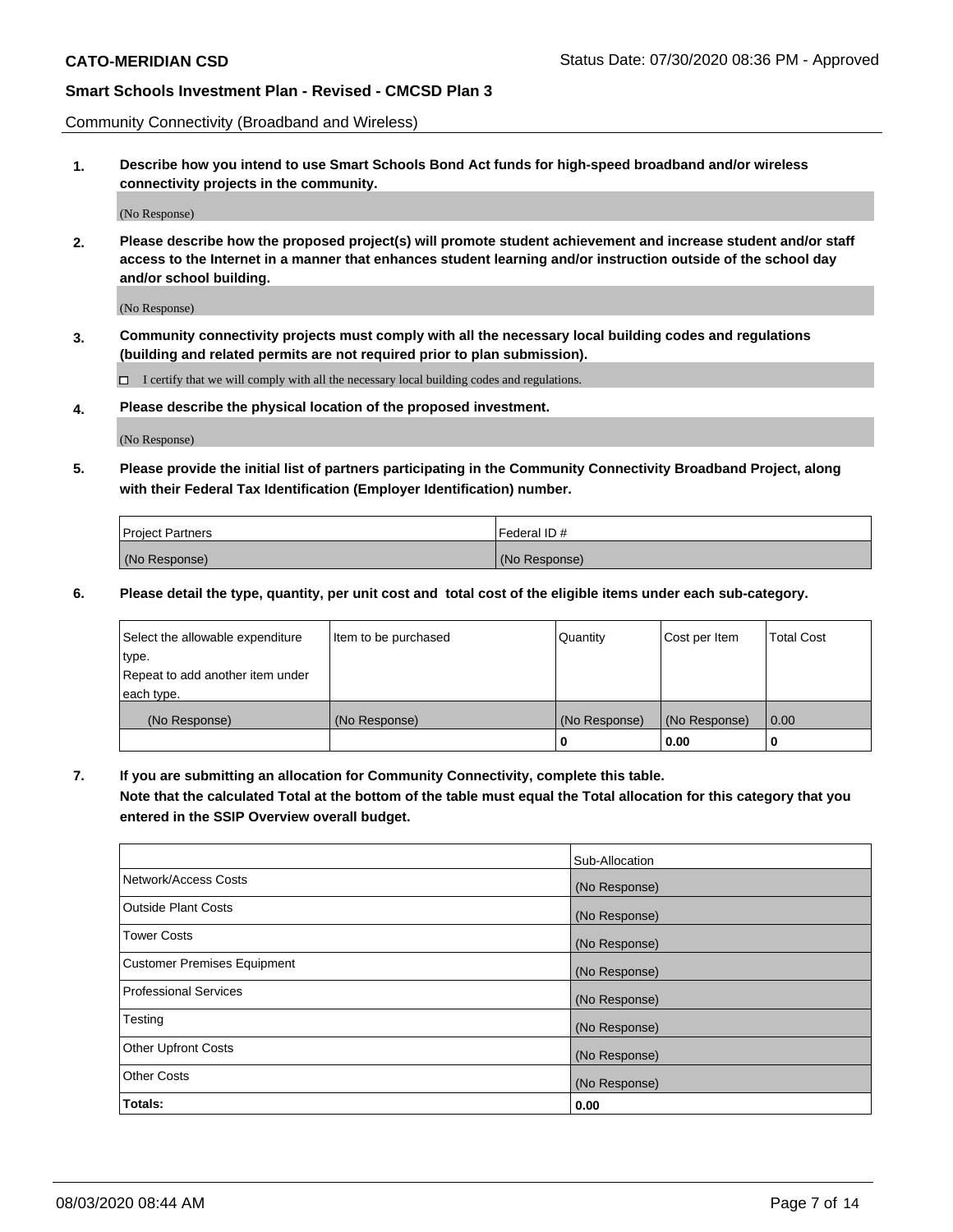### Classroom Learning Technology

**1. In order for students and faculty to receive the maximum benefit from the technology made available under the Smart Schools Bond Act, their school buildings must possess sufficient connectivity infrastructure to ensure that devices can be used during the school day. Smart Schools Investment Plans must demonstrate that sufficient infrastructure that meets the Federal Communications Commission's 100 Mbps per 1,000 students standard currently exists in the buildings where new devices will be deployed, or is a planned use of a portion of Smart Schools Bond Act funds, or is under development through another funding source. Smart Schools Bond Act funds used for technology infrastructure or classroom technology investments must increase the number of school buildings that meet or exceed the minimum speed standard of 100 Mbps per 1,000 students and staff within 12 months. This standard may be met on either a contracted 24/7 firm service or a "burstable" capability. If the standard is met under the burstable criteria, it must be:**

**1. Specifically codified in a service contract with a provider, and**

**2. Guaranteed to be available to all students and devices as needed, particularly during periods of high demand, such as computer-based testing (CBT) periods.**

**Please describe how your district already meets or is planning to meet this standard within 12 months of plan submission.**

Our school district currently has 300Mbps internet bandwidth through our supporting RIC. This exceeds the minimum required bandwidth.

- **1a. If a district believes that it will be impossible to meet this standard within 12 months, it may apply for a waiver of this requirement, as described on the Smart Schools website. The waiver must be filed and approved by SED prior to submitting this survey.**
	- By checking this box, you are certifying that the school district has an approved waiver of this requirement on file with the New York State Education Department.
- **2. Connectivity Speed Calculator (Required). If the district currently meets the required speed, enter "Currently Met" in the last box: Expected Date When Required Speed Will be Met.**

|                  | l Number of     | Required Speed | Current Speed in | <b>Expected Speed</b> | Expected Date                           |
|------------------|-----------------|----------------|------------------|-----------------------|-----------------------------------------|
|                  | <b>Students</b> | In Mbps        | <b>Mbps</b>      | to be Attained        | When Required                           |
|                  |                 |                |                  |                       | l Within 12 Months ISpeed Will be Met l |
| Calculated Speed | 963             | 96.30          | 300              | 300                   | Currently met                           |

**3. If the district wishes to have students and staff access the Internet from wireless devices within the school building, or in close proximity to it, it must first ensure that it has a robust Wi-Fi network in place that has sufficient bandwidth to meet user demand.**

**Please describe how you have quantified this demand and how you plan to meet this demand.**

Our district has an adequate Wi-Fi network in place to support the existing wireless devices for staff and students. This Smart Schools Investment Plan does not include the purchase of additional wireless devices. We will be expanding our wireless network capacity in a future Smart Schools Investment Plan

**4. All New York State public school districts are required to complete and submit an Instructional Technology Plan survey to the New York State Education Department in compliance with Section 753 of the Education Law and per Part 100.12 of the Commissioner's Regulations.**

**Districts that include educational technology purchases as part of their Smart Schools Investment Plan must have a submitted and approved Instructional Technology Plan survey on file with the New York State Education Department.**

- By checking this box, you are certifying that the school district has an approved Instructional Technology Plan survey on file with the New York State Education Department.
- **5. Describe the devices you intend to purchase and their compatibility with existing or planned platforms or systems. Specifically address the adequacy of each facility's electrical, HVAC and other infrastructure necessary to install and support the operation of the planned technology.**

Our plan is to install Interactive Flat Panels and document cameras into classroom that do not already have this equipment . Since several of our classrooms already have this equipment installed and have been using it for some time, we know that it has proven compatibility with all of our computer systems and platforms. All of the classrooms have adequate electrical service to support the new equipment.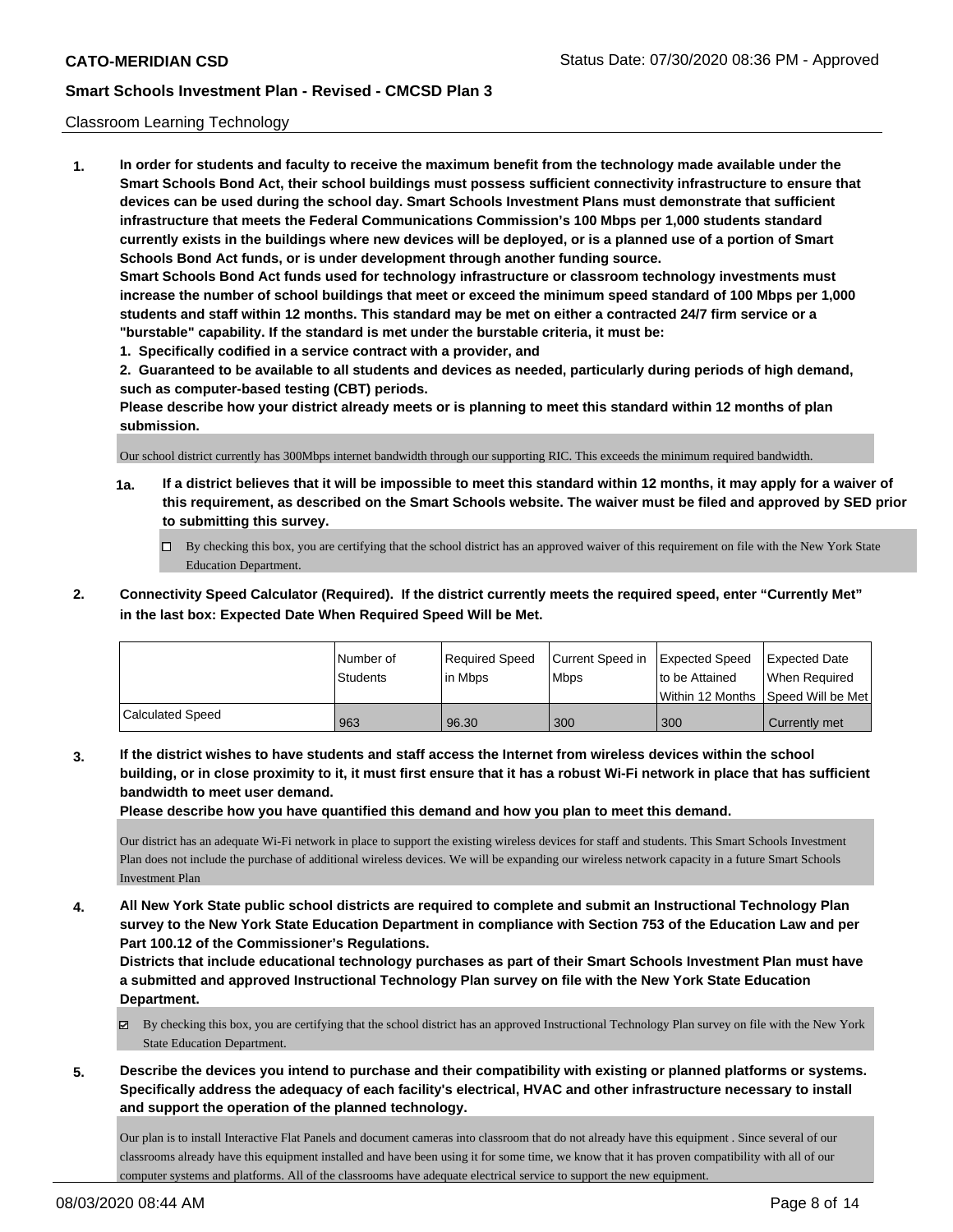### Classroom Learning Technology

- **6. Describe how the proposed technology purchases will:**
	- **> enhance differentiated instruction;**
	- **> expand student learning inside and outside the classroom;**
	- **> benefit students with disabilities and English language learners; and**
	- **> contribute to the reduction of other learning gaps that have been identified within the district.**

**The expectation is that districts will place a priority on addressing the needs of students who struggle to succeed in a rigorous curriculum. Responses in this section should specifically address this concern and align with the district's Instructional Technology Plan (in particular Question 2 of E. Curriculum and Instruction: "Does the district's instructional technology plan address the needs of students with disabilities to ensure equitable access to instruction, materials and assessments?" and Question 3 of the same section: "Does the district's instructional technology plan address the provision of assistive technology specifically for students with disabilities to ensure access to and participation in the general curriculum?")**

**In addition, describe how the district ensures equitable access to instruction, materials and assessments and participation in the general curriculum for both SWD and English Language Learners/Multilingual Learners (ELL/MLL) students.**

The installation of Interactive Flat Panels and document cameras will enhance the learning environment and enable teachers to provide a greater level of engagement in Higher Order Thinking Skills. Students will be able to interact and gather information simultaneously. Teachers will have the ability to share vibrant multimedia presentations and to provide meaningful and stimulating activities utilizing this cutting edge technology. In addition, our students will benefit from hands-on experiences that can be differentiated to better meet their specific needs. The connectivity of our world today provides access to an amazing amount of information and with our teachers' guidance and oversight students can utilize these technologies to explore the depth and breadth of any topic. Finally, these systems will contribute to improve our district goal of having students read and write at more complex levels. Many of our teachers currently have access to some of these devices but dependable access to these learning aides will benefit our students greatly.

Educational technology will allow special education teachers, ELL teachers, and those teachers who provide AIS instruction the ability to better modify instruction, access educational resources to support students access to grade level instruction. . A variety of software, and applications are utilized including but not limited to; Google Extensions, Bookshare, Kursweil, Powerpoint Viewer, Active Inspire, and Dynamic Learning Maps. Additionally, this technology assists us with supporting students understanding of math concepts through the use of Interactive Geometry Tools as well as reading and writing tools to support Annotation.

Ensuring access to the technology assists all students in accessing grade appropriate curriculum by providing visual support for vocabulary, easier access to supplemental materials to support understanding, and providing applications that remove barriers to reading difficulties. This supports all children, particularly those with disabilities and multiple language learners in accessing grade level content by making it more accessible.

# **7. Where appropriate, describe how the proposed technology purchases will enhance ongoing communication with parents and other stakeholders and help the district facilitate technology-based regional partnerships, including distance learning and other efforts.**

The proposed technology purchases will enhance communication by increasing the opportunities for feedback and dialogue among students, parents, and teachers. The tools and platforms being utilized will lend themselves well to an environment of collaboration and productivity. Giving students greater and more efficient access to devices and platforms that enhance the learning environment is the key to successful Technology integration in our school district. Providing opportunities to hone 21st century skills will better prepare our students for future academia as well as the real world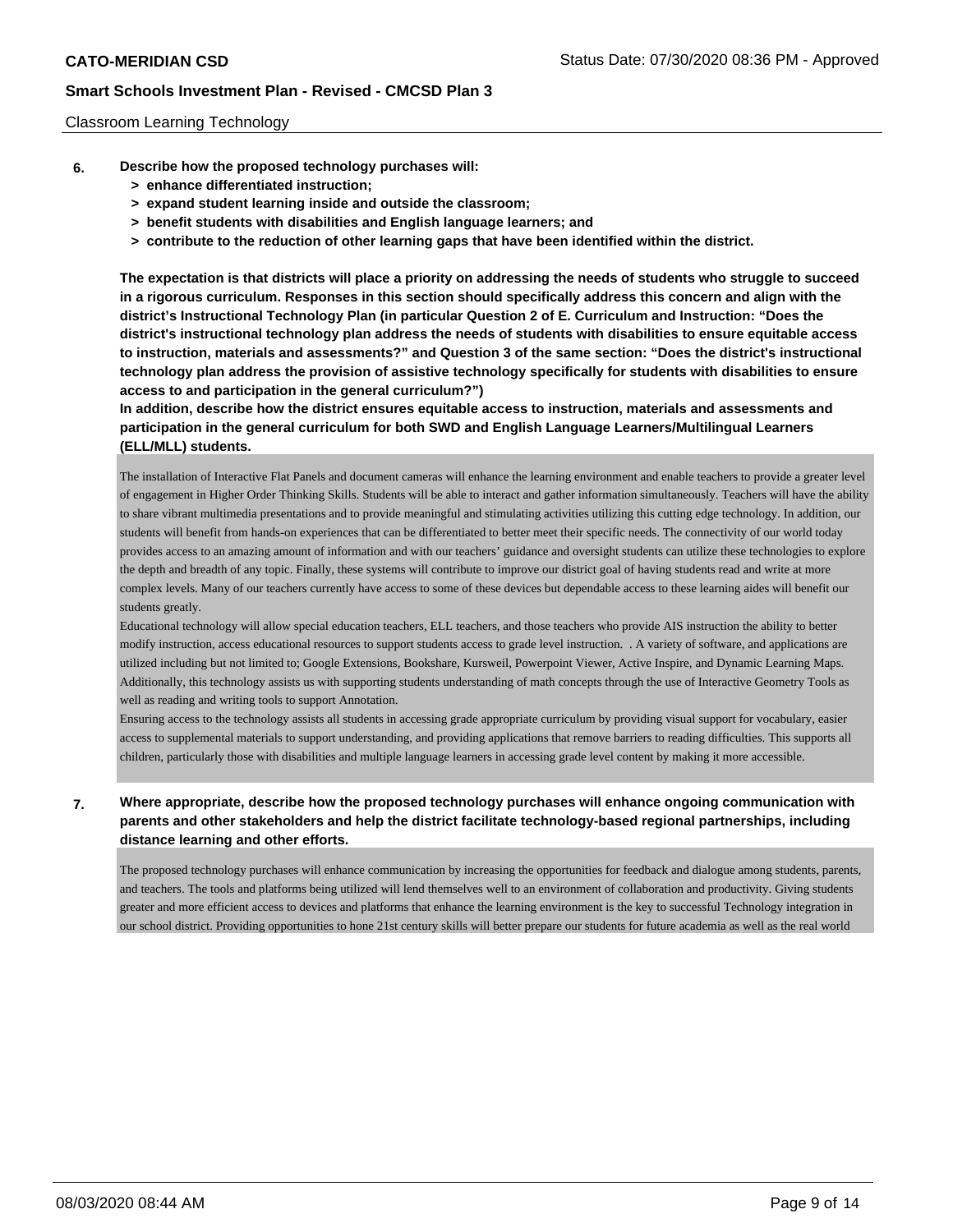### Classroom Learning Technology

**8. Describe the district's plan to provide professional development to ensure that administrators, teachers and staff can employ the technology purchased to enhance instruction successfully.**

**Note: This response should be aligned and expanded upon in accordance with your district's response to Question 1 of F. Professional Development of your Instructional Technology Plan: "Please provide a summary of professional development offered to teachers and staff, for the time period covered by this plan, to support technology to enhance teaching and learning. Please include topics, audience and method of delivery within your summary."**

Teachers, administrators, as well as other staff members will have access to various staff development and training throughout this process. We will continue to utilize our BOCES services to provide access to appropriate staff developers. In addition, we will use relevant district staff to enhance staff development as appropriate. We will provide both after-school sessions as well as superintendent conference days to gain important training time for staff. Furthermore, grade level and vertical department teams will share information on best practices to provide direction and content for trainings. The administrative team will provide leadership and guidance during this process to ensure consistent and authentic implementation is taking place. Adjustments will be considered based on data collection and analysis. The 2019-2020 Professional Development Plan will reflect opportunities for teachers to receive training in the use of the educational technologies in addition to the implementation of the Google School Platform for Education. The first stage of professional development will support teachers ability to utilize the technologies, specifically the interactive flat panels and document cameras. The second stage will focus on supporting teachers in integrating technology in their planning.

- **9. Districts must contact one of the SUNY/CUNY teacher preparation programs listed on the document on the left side of the page that supplies the largest number of the district's new teachers to request advice on innovative uses and best practices at the intersection of pedagogy and educational technology.**
	- By checking this box, you certify that you have contacted the SUNY/CUNY teacher preparation program that supplies the largest number of your new teachers to request advice on these issues.

#### **9a. Please enter the name of the SUNY or CUNY Institution that you contacted.**

SUNY Oswego

**9b. Enter the primary Institution phone number.**

#### 315.312.2102

**9c. Enter the name of the contact person with whom you consulted and/or will be collaborating with on innovative uses of technology and best practices.**

Dr. Pamela Michel - Dean, School of Education

- **10. To ensure the sustainability of technology purchases made with Smart Schools funds, districts must demonstrate a long-term plan to maintain and replace technology purchases supported by Smart Schools Bond Act funds. This sustainability plan shall demonstrate a district's capacity to support recurring costs of use that are ineligible for Smart Schools Bond Act funding such as device maintenance, technical support, Internet and wireless fees, maintenance of hotspots, staff professional development, building maintenance and the replacement of incidental items. Further, such a sustainability plan shall include a long-term plan for the replacement of purchased devices and equipment at the end of their useful life with other funding sources.**
	- $\boxtimes$  By checking this box, you certify that the district has a sustainability plan as described above.
- **11. Districts must ensure that devices purchased with Smart Schools Bond funds will be distributed, prepared for use, maintained and supported appropriately. Districts must maintain detailed device inventories in accordance with generally accepted accounting principles.**

By checking this box, you certify that the district has a distribution and inventory management plan and system in place.

**12. Please detail the type, quantity, per unit cost and total cost of the eligible items under each sub-category.**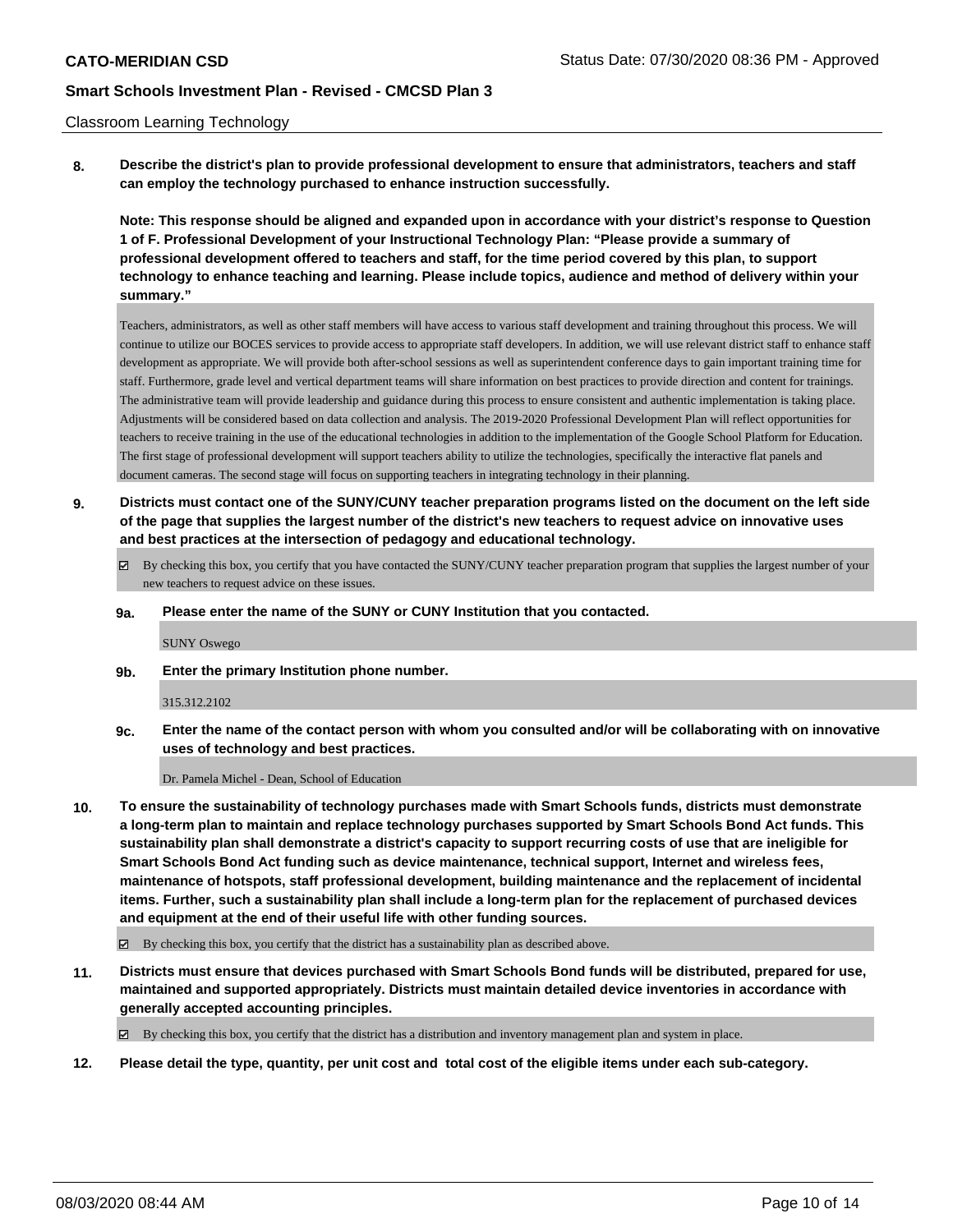Classroom Learning Technology

| Select the allowable expenditure | Item to be Purchased                                   | Quantity | Cost per Item | <b>Total Cost</b> |
|----------------------------------|--------------------------------------------------------|----------|---------------|-------------------|
| type.                            |                                                        |          |               |                   |
| Repeat to add another item under |                                                        |          |               |                   |
| each type.                       |                                                        |          |               |                   |
| Interactive Whiteboards          | <b>Promethean Mobile Stand</b>                         | 63       | 1.222.00      | 76.986.00         |
| Interactive Whiteboards          | Promethean Active Panel 75 4K 75<br><b>LED Display</b> | 63       | 3,800.00      | 239,400.00        |
| <b>Other Costs</b>               | AverVision Document Camera                             | 42       | 170.00        | 7,140.00          |
|                                  |                                                        | 168      | 5,192.00      | 323,526           |

# **13. Final 2014-15 BEDS Enrollment to calculate Nonpublic Sharing Requirement (no changes allowed.)**

|            | l Public Enrollment | Nonpublic Enrollment | <b>Total Enrollment</b> | Nonpublic<br>l Percentage |
|------------|---------------------|----------------------|-------------------------|---------------------------|
| Enrollment | 926                 |                      | 926.00                  | 0.00                      |

# **14. If you are submitting an allocation for Classroom Learning Technology complete this table.**

|                          | Public School Sub-Allocation | <b>Estimated Nonpublic Loan</b><br>Amount<br>(Based on Percentage Above) | <b>Estimated Total Public and</b><br>Nonpublic Sub-Allocation |
|--------------------------|------------------------------|--------------------------------------------------------------------------|---------------------------------------------------------------|
| Interactive Whiteboards  | 316,386.00                   | 0.00                                                                     | 316,386.00                                                    |
| <b>Computer Servers</b>  | (No Response)                | 0.00                                                                     | 0.00                                                          |
| <b>Desktop Computers</b> | (No Response)                | 0.00                                                                     | 0.00                                                          |
| <b>Laptop Computers</b>  | (No Response)                | 0.00                                                                     | 0.00                                                          |
| <b>Tablet Computers</b>  | (No Response)                | 0.00                                                                     | 0.00                                                          |
| <b>Other Costs</b>       | 7,140.00                     | 0.00                                                                     | 7,140.00                                                      |
| Totals:                  | 323,526.00                   | 0                                                                        | 323,526                                                       |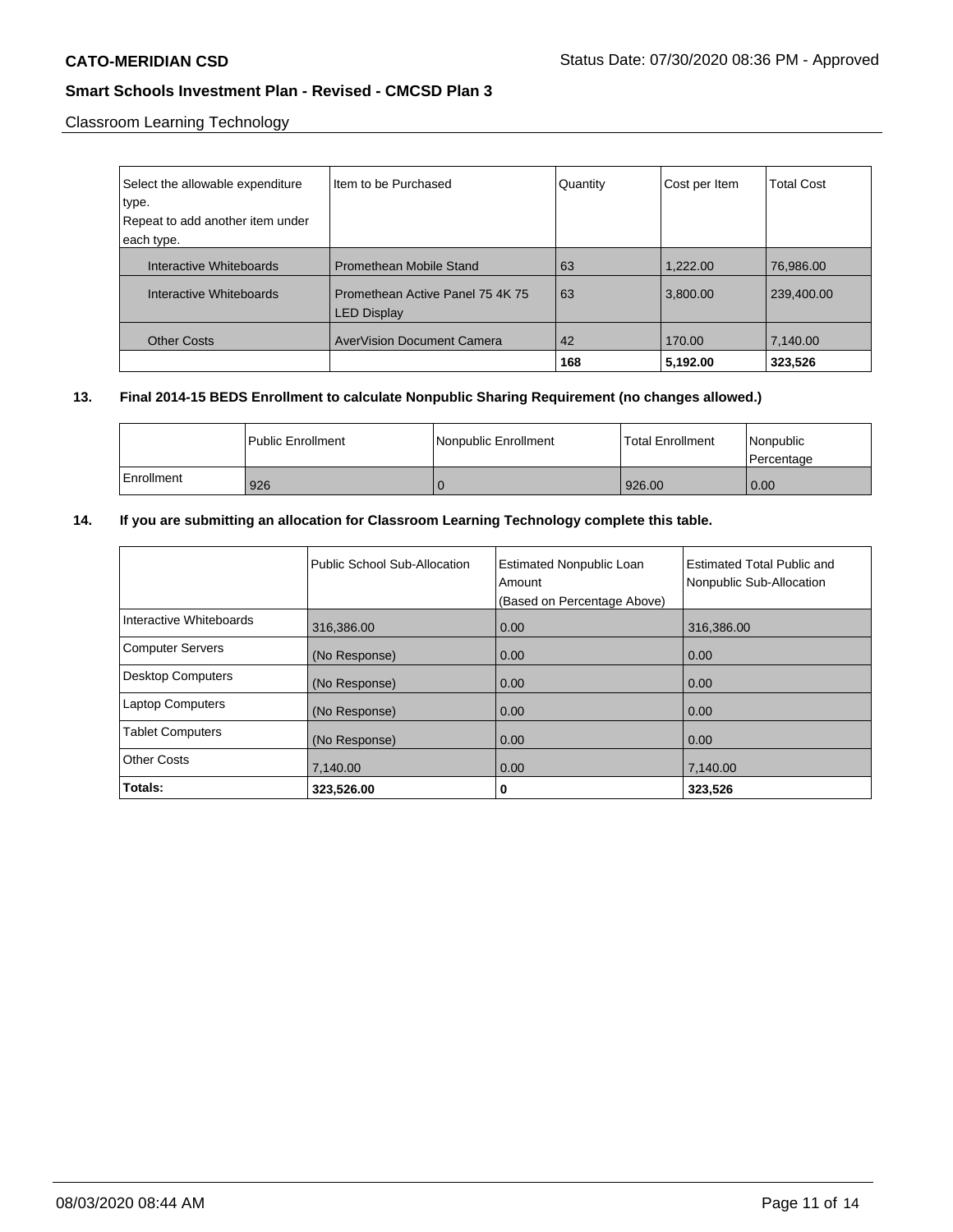### Pre-Kindergarten Classrooms

**1. Provide information regarding how and where the district is currently serving pre-kindergarten students and justify the need for additional space with enrollment projections over 3 years.**

(No Response)

- **2. Describe the district's plan to construct, enhance or modernize education facilities to accommodate prekindergarten programs. Such plans must include:**
	- **Specific descriptions of what the district intends to do to each space;**
	- **An affirmation that new pre-kindergarten classrooms will contain a minimum of 900 square feet per classroom;**
	- **The number of classrooms involved;**
	- **The approximate construction costs per classroom; and**
	- **Confirmation that the space is district-owned or has a long-term lease that exceeds the probable useful life of the improvements.**

(No Response)

**3. Smart Schools Bond Act funds may only be used for capital construction costs. Describe the type and amount of additional funds that will be required to support ineligible ongoing costs (e.g. instruction, supplies) associated with any additional pre-kindergarten classrooms that the district plans to add.**

(No Response)

**4. All plans and specifications for the erection, repair, enlargement or remodeling of school buildings in any public school district in the State must be reviewed and approved by the Commissioner. Districts that plan capital projects using their Smart Schools Bond Act funds will undergo a Preliminary Review Process by the Office of Facilities Planning.**

**Please indicate on a separate row each project number given to you by the Office of Facilities Planning.**

| Project Number |  |
|----------------|--|
| (No Response)  |  |
|                |  |

**5. Please detail the type, quantity, per unit cost and total cost of the eligible items under each sub-category.**

| Select the allowable expenditure | Item to be purchased | Quantity      | Cost per Item | <b>Total Cost</b> |
|----------------------------------|----------------------|---------------|---------------|-------------------|
| type.                            |                      |               |               |                   |
| Repeat to add another item under |                      |               |               |                   |
| each type.                       |                      |               |               |                   |
| (No Response)                    | (No Response)        | (No Response) | (No Response) | 0.00              |
|                                  |                      | υ             | 0.00          |                   |

**6. If you have made an allocation for Pre-Kindergarten Classrooms, complete this table. Note that the calculated Total at the bottom of the table must equal the Total allocation for this category that you entered in the SSIP Overview overall budget.**

| Totals:                                  | 0.00           |
|------------------------------------------|----------------|
| <b>Other Costs</b>                       | (No Response)  |
| Enhance/Modernize Educational Facilities | (No Response)  |
| Construct Pre-K Classrooms               | (No Response)  |
|                                          | Sub-Allocation |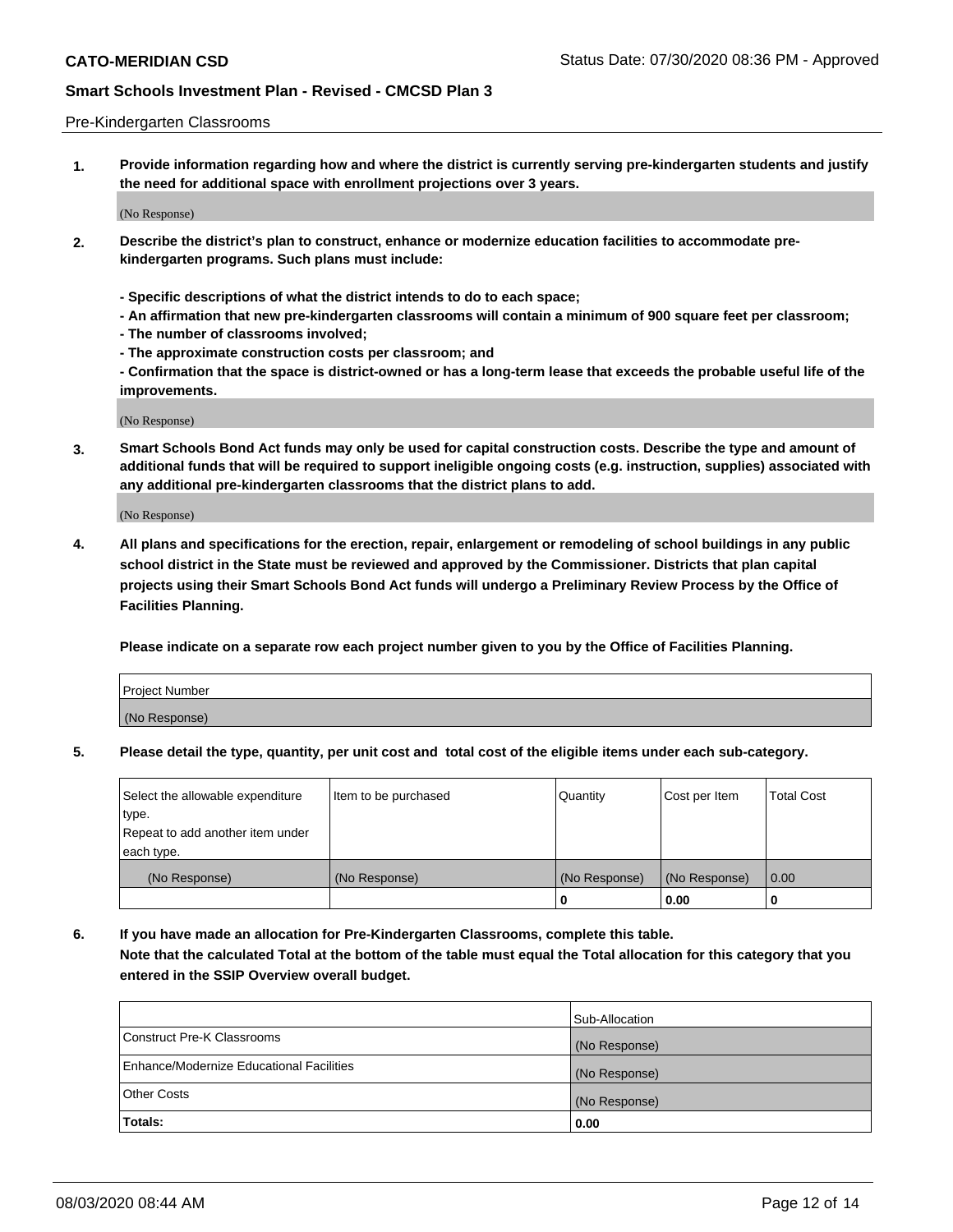Replace Transportable Classrooms

**1. Describe the district's plan to construct, enhance or modernize education facilities to provide high-quality instructional space by replacing transportable classrooms.**

(No Response)

**2. All plans and specifications for the erection, repair, enlargement or remodeling of school buildings in any public school district in the State must be reviewed and approved by the Commissioner. Districts that plan capital projects using their Smart Schools Bond Act funds will undergo a Preliminary Review Process by the Office of Facilities Planning.**

**Please indicate on a separate row each project number given to you by the Office of Facilities Planning.**

| Project Number |  |
|----------------|--|
|                |  |
|                |  |
|                |  |
|                |  |
| (No Response)  |  |
|                |  |
|                |  |
|                |  |

**3. For large projects that seek to blend Smart Schools Bond Act dollars with other funds, please note that Smart Schools Bond Act funds can be allocated on a pro rata basis depending on the number of new classrooms built that directly replace transportable classroom units.**

**If a district seeks to blend Smart Schools Bond Act dollars with other funds describe below what other funds are being used and what portion of the money will be Smart Schools Bond Act funds.**

(No Response)

**4. Please detail the type, quantity, per unit cost and total cost of the eligible items under each sub-category.**

| Select the allowable expenditure | Item to be purchased | Quantity      | Cost per Item | Total Cost |
|----------------------------------|----------------------|---------------|---------------|------------|
| ∣type.                           |                      |               |               |            |
| Repeat to add another item under |                      |               |               |            |
| each type.                       |                      |               |               |            |
| (No Response)                    | (No Response)        | (No Response) | (No Response) | 0.00       |
|                                  |                      | u             | 0.00          |            |

**5. If you have made an allocation for Replace Transportable Classrooms, complete this table. Note that the calculated Total at the bottom of the table must equal the Total allocation for this category that you entered in the SSIP Overview overall budget.**

|                                                | Sub-Allocation |
|------------------------------------------------|----------------|
| Construct New Instructional Space              | (No Response)  |
| Enhance/Modernize Existing Instructional Space | (No Response)  |
| Other Costs                                    | (No Response)  |
| Totals:                                        | 0.00           |